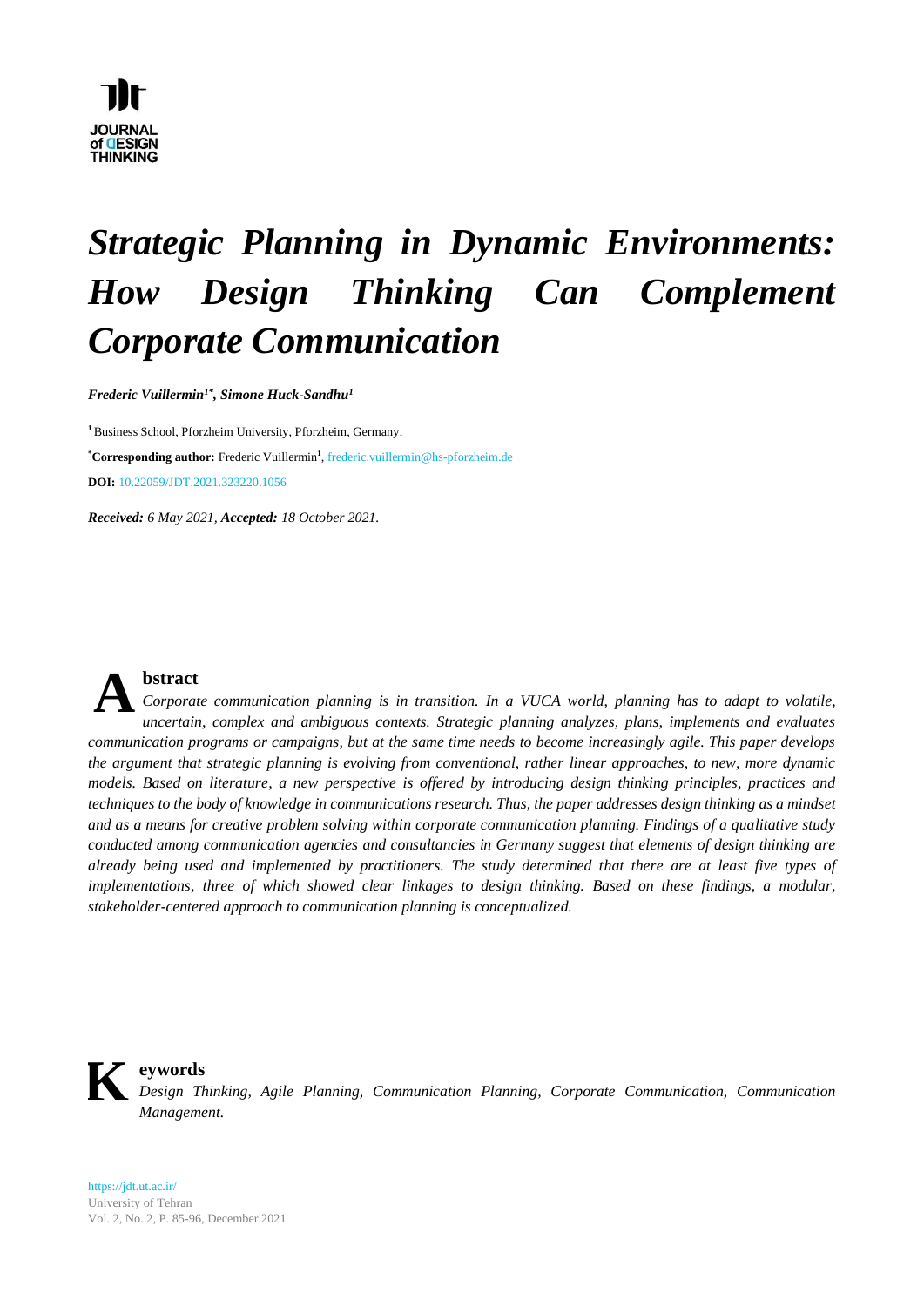### **Introduction**

In a world that is subject to constant change, Corporate Communication (CC) is faced with numerous challenges. Formerly stable contexts have become unpredictable (volatility). It is more difficult to anticipate how events will unfold and to predict the outcome of management decisions and strategic communication (uncertainty). Furthermore, the world seems to be more complex (complexity) and contradictory than ever (ambiguity). Within such VUCA conditions [\(Bennett & Lemoine, 2014\)](#page-8-0), CC has to be agile and adaptable to change [\(Zerfass et al., 2018\)](#page-11-0).

CC can be defined as *a management function that offers a framework for the effective coordination of all internal and external communication with the overall purpose of establishing and maintaining favorable reputations with stakeholder groups upon which the organization is dependent* [\(Cornelissen, 2014\)](#page-9-0). As in strategic communication, CC is based on strategic planning, aligned to objectives, systematically planned and implemented in a structured process. At the end of this process, results are evaluated and, if necessary, adjustments are made.

Communication planning frameworks vary within CC's three subdomains; marketing communications [\(Holm, 2006;](#page-10-0) [Schultz, 1992;](#page-11-1) [Schultz & Kitchen, 2000;](#page-11-2) [Kitchen & De Pelsmacker, 2004\)](#page-10-1), public relations [\(Vieira, 2018;](#page-11-3) [Smith, 2017;](#page-11-4) [Cutlip et al., 2006\)](#page-9-1) and internal communications [\(Ruck, 2015;](#page-10-2) [FitzPatrick &](#page-9-2)  [Valskov, 2014\)](#page-9-2). However, all three subdomains are dominated by similar approaches consisting of a four or multi-step process based on analysis, strategy, implementation and evaluation. Those planning processes follow a predefined linear order of separated phases [\(Cutlip et al., 2006\)](#page-9-1).

Currently, whenever unforeseen developments arise and influence the planning process, analysis and strategy phases have to be reviewed initially — requiring a substantial amount of time and other resources. In the light of ever-changing environments in VUCA times, this issue and the general linear logic behind current planning frameworks are problematized.

By investigating CC and the discipline of design thinking, this proposes a new integrated model for communication planning that combines conventional frameworks with key aspects of the design thinking discipline. On one hand, the paper portrays the developments in contemporary communication management, based on theoretical work and qualitative findings; on the other hand, it aims at expanding communication managers' planning toolset.

### **Models of Planning in Corporate Communication**

CC, as a management function, effectively coordinates all internal and external communications [\(Cornelissen,](#page-9-0) 2014; [Berger,](#page-9-3) 2018) within three specific disciplines; public relations, internal communication and marketing communication. As early as the 1960s, [Marston \(1963\)](#page-10-3) described a fourstep model of Public Relations (PR) programming. This model consists of Research, Action, Communication and Evaluation (RACE). Special emphasis is put on action as [Seitel \(2014\)](#page-11-5) stresses *Performance must precede publicity; Act first and communicate later*. Similarly, the *ROPE* model contains Research, Objectives, Program/Plan and Evaluation [\(Hendrix, 1995\)](#page-9-4). Over time, the focus evolved from action to strategy. Due to the managerial turn within the field starting in the 1980s, planning and programming addressed a managerial approach to PR as well. The *RAISE* model stresses the relevance of strategy by suggesting a five-step approach. Research, Adaptation and Implementation are followed by Strategy and Evaluation [\(Kendall, 1997;](#page-10-4) [Crifasi, 2000\)](#page-9-5). In this model an emphasis is put on setting objectives, defining strategies and implementing a predetermined plan in order to achieve these objectives. Adopting either a four or a five-step process, the PR process can be described as follows [\(Cutlip et al.,](#page-9-1)  [2006\)](#page-9-1); in the first step, a situation analysis is carried out in order to define the communication problem *what's the problem?*. Facts are collected and evaluated. In the second step, a strategy is designed — *what should we do and say, and why?*— and, in the third step, implemented — *how and when do we do an say it?*. Finally, in the fourth step, the program is evaluated using an assessment — *how did we do?*.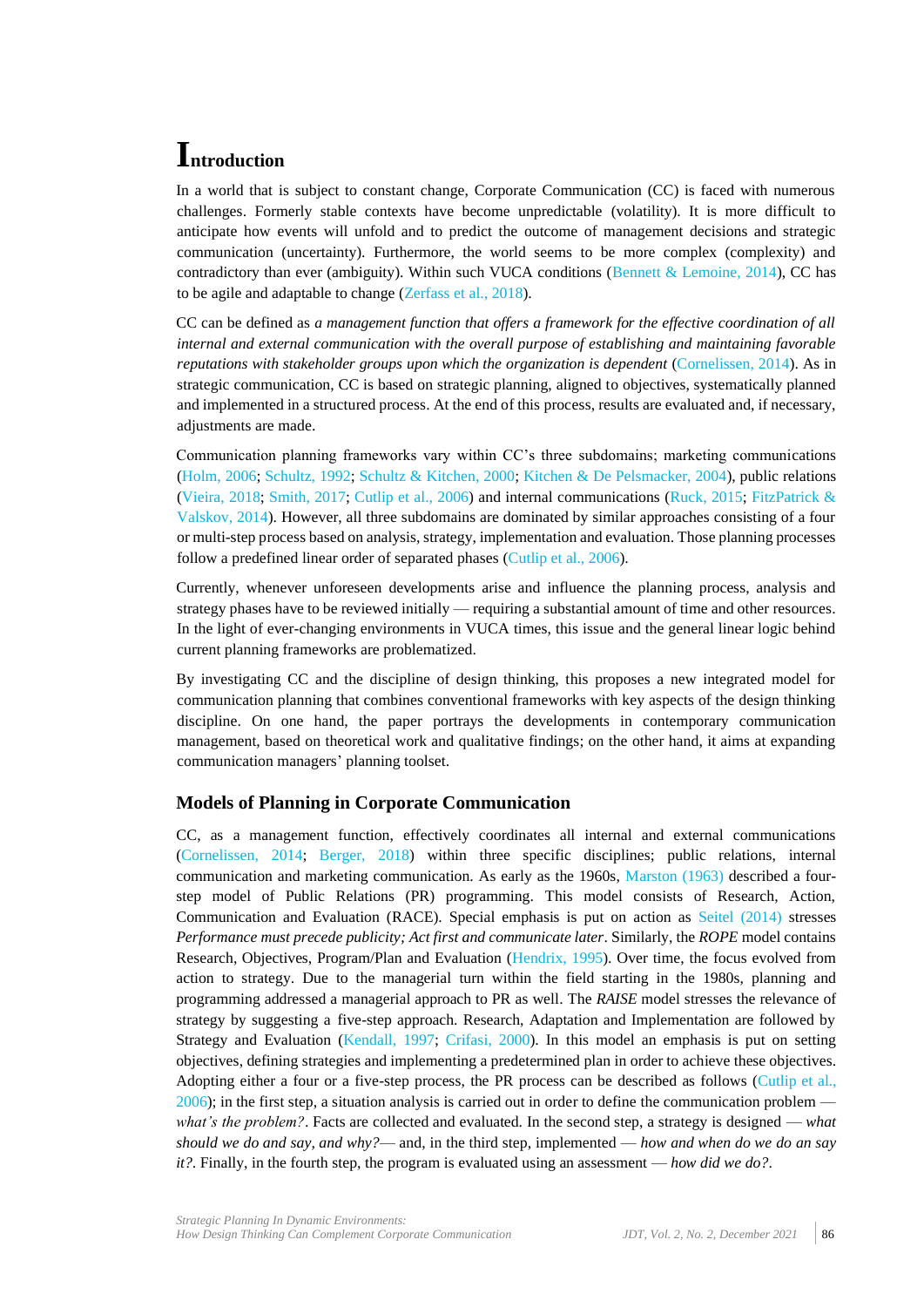Within internal communication, strategic planning also is seen as *the starting point for everything that is produced in the realm of employee communications, such as channels, campaigns, events and face-to-face programs* [\(Carramenha, 2019\)](#page-9-6). A planned approach is said to prompt preemptive decision-making and to ensure consistency from the creation of communications to its contribution to corporate strategy [\(Carramenha, 2019\)](#page-9-6). From a communication management perspective, internal communication has been researched mainly from a PR perspective. Thus, internal communication planning is very similar to PR programming, as stated by Ruck [\(2015\).](#page-10-2)

Cutlip et al.'s process also applies to internal communication planning with the phases:

**1.** definition of goals

- **2.** collection of all relevant information and the analysis of different scenarios
- **3.** stakeholder segmentation
- **4.** development of strategies, tactics and initiatives while identifying resources to be allocated
- **5.** determination of how to measure results [\(Carramenha, 2019;](#page-9-6) [Guadaim, 2019;](#page-9-7) [Hollaus, 2016\)](#page-10-5).

In his *RADAR* model, Ruck presents a linear process approach with the phases being Research, Assess, Decide, Act, Review [\(Ruck, 2015\)](#page-10-2).

Based on the literature on marketing communication, planning is seen as a process that involves management and organization of all internal and external individuals' efforts in achieving predetermined corporate and/or marketing objectives using professional communication [\(Gombeski et al., 2007\)](#page-9-8). The purpose of a marketing communication plan is to ensure the greatest possible communicative coherence between the various communication contents [\(Cvetkov Čikošev, 2019;](#page-9-9) [Gombeski et al., 2007\)](#page-9-8). Similar to PR and internal communication, the relevant phases of a marketing communication planning process are as follows [\(Gombeski et al., 2007;](#page-9-8) [Caemmerer, 2009\)](#page-9-10); as a first step, communication objectives informed by strategic marketing decisions and plans are set. Then in the second step, the situation is analyzed and marketing communication opportunities are identified — such as different types of positionings (Fuchs  $\&$ [Diamantopoulos, 2010\)](#page-9-11). As the third step, audiences have to be targeted *which will have implications for tone, content, conceptual development, design, expected actions and responses as well as other aspects of the piece, as [Gombeski et al. \(2007\)](#page-9-8) stress*. As the fourth step of campaign planning, message strategies are defined. Creative execution and media planning as well as campaign or program evaluation are the fifth and final steps, respectively.

To sum up, all three disciplines of CC present conventional models of planning that are:

- Linear: Models are based on a step-by-step approach of research, strategy, implementation and evaluation. However, evaluation seems to be of more importance within PR frameworks than in marketing communication models.
- Sequential: Planning consists of a predefined sequence of steps with the possibility of looping back when, for example, findings of the research phase prove to be lacking or outdated, conversely when fundamentals and general conditions change during strategy formulation or implementation. Although loops are an integral part of the models, they have the connotation of being a step backwards instead of taking the next step forward.
- Closed: Conventional models are based on a mindset that posits a rather closed planning process. Consumer research or research on public opinion is conducted in the first step, the analysis. Evaluation is done at the end of a campaign (summative evaluation) or when major milestones have been reaching during implementation (formative evaluation). During positioning and strategy development, traditional models are a closed process — meaning neither stakeholders are involved nor is the process open-ended.
- Goal-Oriented: Conventional planning as an integral part of strategic communication has to contribute to achieving a company's strategic objectives as the main focus being the company and its mission.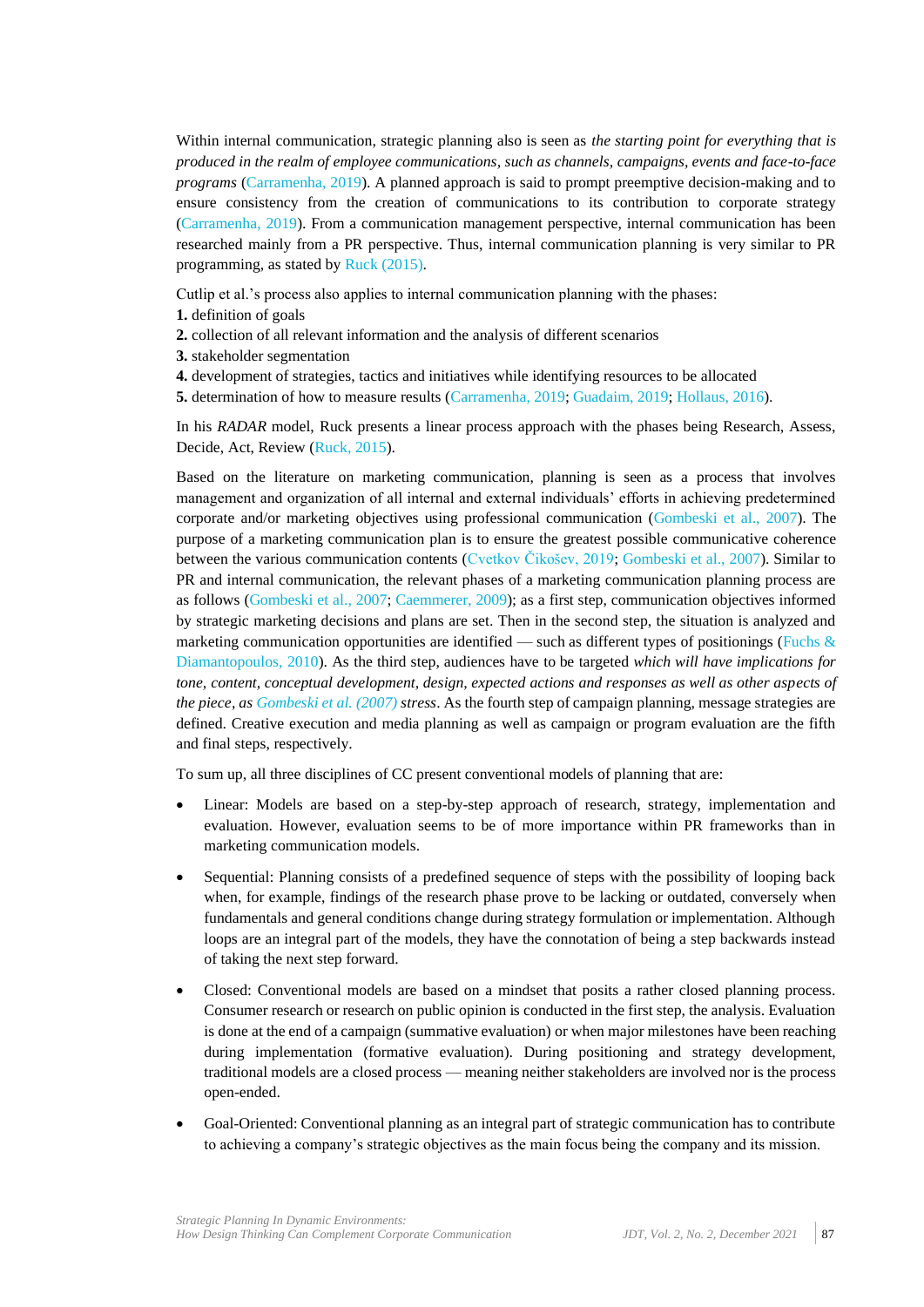Recent publications, however, address a need for more agile approaches in planning. According to [Ruck](#page-10-2)  [\(2015\),](#page-10-2) *the agile approach has been developed in the IT world, though it is transferable to communication planning; detailed and exhaustive planning processes which previously took months of research are replaced with a faster, agile methodology*. [Zerfass et al. \(2018\)](#page-11-0) expect agility to have a strong impact on communication departments, *as an organizational function that is deeply affected by all changes in the external and internal environment of an organization, corporate communications have recently been forced to cope with the challenges associated with agility — not only as a driver of the topic but also because it is simultaneously driven by its implications*.

#### **Introducing a New Perspective: Design Thinking as a Means for Agile Planning**

A growing number of companies seem to have implemented Design Thinking (DT) frameworks in order to foster a more agile culture and boost innovation [\(Leifer & Meinel, 2018;](#page-10-6) [von Thienen et al., 2019;](#page-11-6) [Wrigley](#page-11-7)  [et al., 2020\)](#page-11-7). Furthermore, DT is seen as an efficacious problem-solving process to meet the challenges of a VUCA world [\(Liedtka, 2020\)](#page-10-7). Within strategic and change management, DT has been gaining more and more attention [\(Knight et al., 2020\)](#page-10-8) and more recently also in CC [\(Zerfass et al., 2018\)](#page-11-0). From a VUCA perspective, DT may offer new opportunities for communication planning as it *helps to obtain a multiperspective comprehension of a complex and ambiguous problem* [\(Meinel & Leifer, 2011\)](#page-10-9).

DT is both a problem-solving approach based on creativity [\(von Thienen et al., 2019;](#page-11-6) Bicen & Gudigantala, [2019\)](#page-9-12) and a *social technology*, i.e., a structured process that *blends practical tools with insights into human nature* [\(Liedtka, 2018\)](#page-10-10). It is about approaching a task with an adequate mindset — i.e., as being usercentered and open towards multidisciplinary— and using specific methods — such as brainstorming, synthesis, prototyping and testing solutions with users in an iterative process [\(Liedtka, 2020\)](#page-10-7). DT has been called a methodology, a culture and a philosophy [\(von Thienen et al., 2019\)](#page-11-6). Being deeply rooted in stakeholder orientation [\(Lindberg et al., 2012;](#page-10-11) [Plattner, 2016;](#page-10-12) [Meinel & Leifer, 2011\)](#page-10-9), it copes with multiple points of view [\(Leifer & Meinel, 2018\)](#page-10-6).

So far, there is neither a dominant definition of DT [\(Carlgren et al., 2016;](#page-9-13) [Hassi & Laakso, 2011\)](#page-9-14) nor a consensus on DT terminology. However, the two lines of thought — an academic perspective on the one hand and management-oriented or practice-driven perspectives on the other hand [\(Johansson-Sköldberg et](#page-10-13)  [al., 2013\)](#page-10-13)— are in agreement that DT can be seen as an innovation practice in organizations as well as for organizations [\(von Thienen et al., 2019\)](#page-11-6). By avoiding the *essentialist trap* of a dominant definition [\(Johansson-Sköldberg et al., 2013\)](#page-10-13) asking what it is or what it consists of, DT definitions can be both specific and flexible enough to refer to different aspects of use [\(Carlgren et al., 2016\)](#page-9-13).

In the academic literature, DT is described as a specific set of principles — general rules or laws— embodied in mindsets, enacted in practices and supported by techniques [\(Carlgren et al., 2016;](#page-9-13) Hassi & [Laakso, 2011\)](#page-9-14). The core principle of DT is iteration or experimentation, based on *testing and trying things out in an iterative way, and moving between divergent and convergent ways of thinking, working on multiple solutions* [\(Carlgren et al., 2016\)](#page-9-13) with a strong focus on learning [\(Liedtka, 2020\)](#page-10-7). Regarding mindsets, DT is based on an inherent user focus or user orientation [\(Bicen & Gudigantala, 2019\)](#page-9-12). This orientation can be described as human-centered since it is based on empathy and expressed by a will and attitude towards the process and the understanding of user needs — i.e., being open or avoiding being judgmental [\(Liedtka, 2020\)](#page-10-7). At the same time, the user focus is fostered by the proactive involvement of potential users during the development of offers and solutions [\(Carlgren et al., 2016\)](#page-9-13). Regrading practices, [Carlgren et al. \(2016\)](#page-9-13) address two aspects; firstly, they address problem exploration as a means to develop an unconstrained view of the problem instead of trying to solve it. DT widens challenges and reframes the problem [\(Beckman, 2020;](#page-8-1) [Liedtka, 2020\)](#page-10-7) by repeatedly questioning and reformulating the initial problem, identifying a larger problem space— thus, helping in creating a larger solution space. Secondly, diversity in the sense of a systematic perspective as well as through collaboration is an essential practice. DT is precieved on team collaborations with individuals combining different skills and personalities. At the same time, it incorporates diverse outside perspectives throughout the process [\(Carlgren et al., 2016\)](#page-9-13).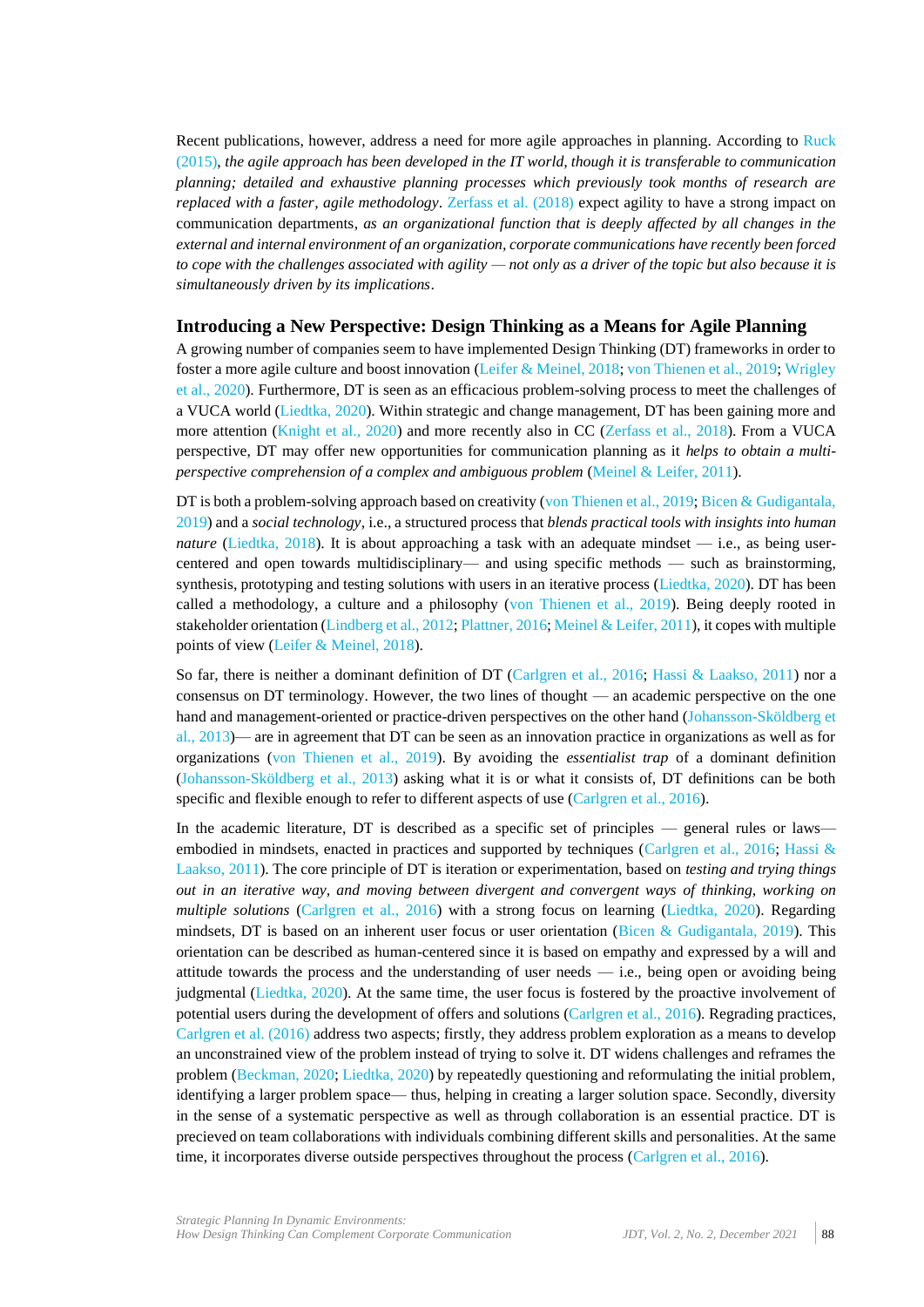Regarding techniques, DT uses visualization, or prototyping, in order to make ideas tangible by means of low-resolution representations or mock-up drafts of ideas or solutions [\(Liedtka, 2020\)](#page-10-7). Making things tangible is not only about externalizing, testing and refining ideas; it is also a way to share insights, make sense of data, create consensus and select the most suitable, accepted ideas [\(Carlgren et al., 2016\)](#page-9-13).

Management-oriented and/or practice-driven approaches to DT focus on how to approach and provide specific tools such as process maps and templates. From a research perspective, Stanford University's d.school in USA and the Hasso Plattner Institute at Potsdam University in Germany are two main contributors of practice-oriented knowledge, both closely linked to universities. [Figure](#page-4-0) 1 presents d.school's DT model that consists of the six phases [\(Doorley et al., 2018\)](#page-9-15) that shall be applied as needed, with the process not necessarily being linear. The first phase *empathize*, is about understanding the problem by gathering data, conducting interviews or seeking stories. The second phase *define*, illustrates, frames or reframes the problem in order to *ideate* in the sense of creating ideas in the next phase.



<span id="page-4-0"></span>**Figure 1:** *Depiction of the DT process as conceived by Stanford's d.school [\(Doorley et al., 2018\)](#page-9-15).*

These ideas are put to the test in the *prototype* phase by bringing them to life i.e., through role play, mockups or prototypes. In the fifth phase, these prototypes are tested with consumers as to rapidly receive feedback and gain deeper insights into stakeholders' thoughts and actions. These insights lead to iteration, expressly going back to the empathizing, defining, ideating and/or prototyping phase depending on how well prototypes address the needs and expectations of consumers. The process ends — and might restart anew with the sixth phase, where process and solution are assessed.

As DT frameworks *help professionals design solutions for complex problems* (Overmyer & [Brock Carlson,](#page-10-14)  [2019\)](#page-10-14), they also could offer new insights and opportunities for CC and strategic communication planning. They complement analytical techniques by a prototyping mindset and iterative problem-solving patterns built upon heuristics, empathy and situational reasoning. DT leverages *a discursive and creative activity of developing design solutions in frequent communication with the stakeholders of a design problem*, as [Lindberg et al. \(2012\)](#page-10-11) state. One such design problem could be CC, with DT being a new approach to strategic communication planning.

### **Qualitative Insights: Design Thinking in Communication Agencies and Consultancies**

In theory building, DT approaches are especially suited to VUCA conditions [\(Cousins, 2018;](#page-9-16) [Robbins,](#page-10-15)  [2018\)](#page-10-15). Still, they have not yet been incorporated into CC planning models. Since research tends to lag behind current development in practice, the research question arises as to whether DT is already used in communication practice. To what extent do German communication agencies and consultancies use DT for strategic communication planning purposes? If DT is used, do they implement DT holistically, including the specific principles, mindsets, practices and techniques? Or do they just adapt specific characteristics into existing traditional models of planning so far?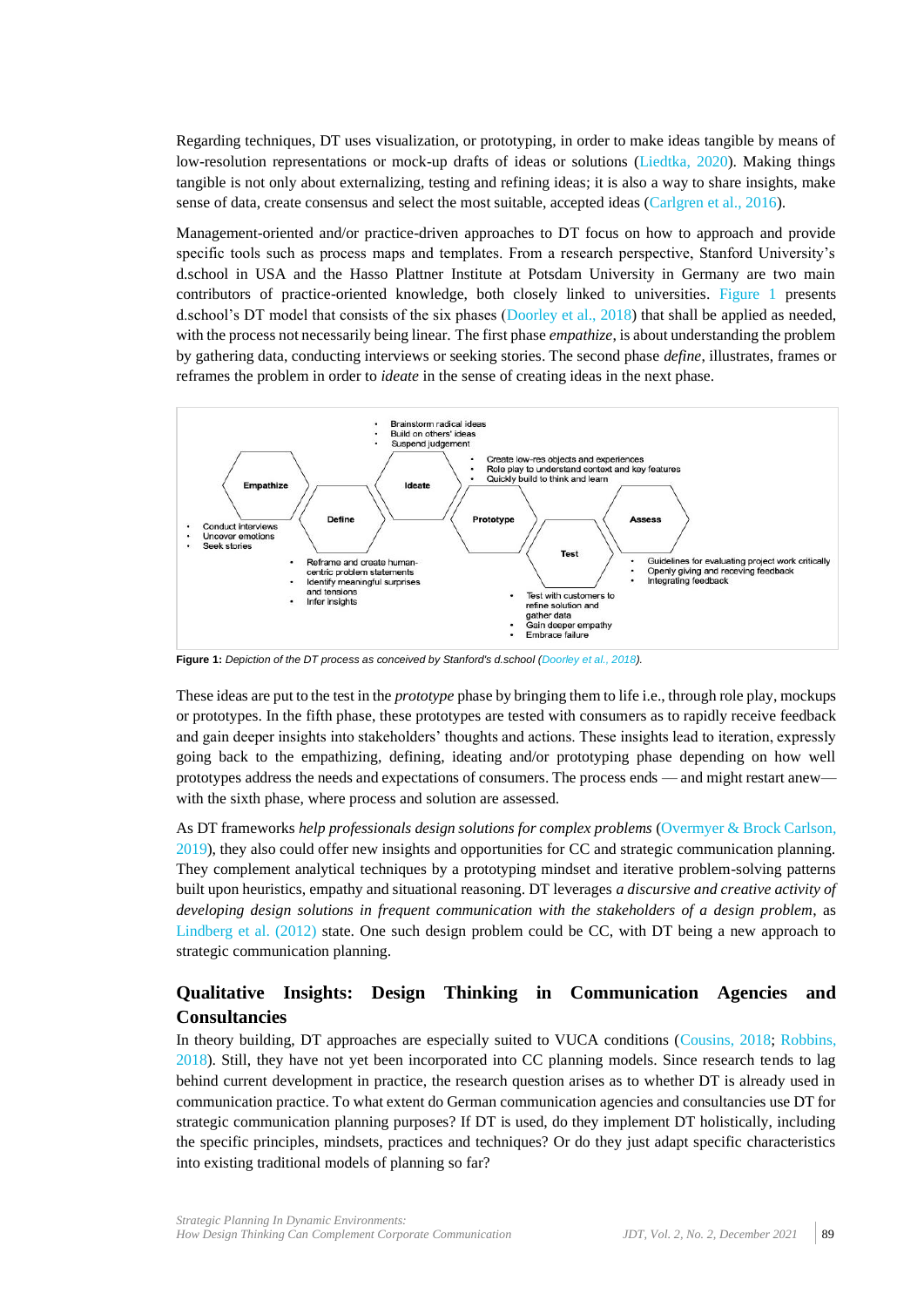## **Methodology**

To gain first empirical insights into communication planning within CC practice, the authors conducted a qualitative study gathering data from the leading CC agencies and consultancies in Germany. The study was designed as a case study approach. Documents and additional materials were analyzed on the agencies' and consultancies' planning process added by interviews. Leading agencies and consultancies in Germany were chosen as they are professional actors within PR, marketing communications and internal communication being specialized in strategic planning. It is assumed that they act as first movers in testing and implementing new frameworks, concepts and models for planning as a way to gain competitive advantage, as consultancies usually do (Nissen & [Dittler, 2019;](#page-10-16) [Deelmann, 2018;](#page-9-17) [Bronnenmayer et al.,](#page-9-18)  [2016\)](#page-9-18). Thus, they are most likely to have a professional view on communication planning and to have established an agency-specific model — while possibly also integrating approaches such as DT.

Our sample consisted of the top 25 advertising and the top 35 PR firms as identified by the 2019 or end of 2018 national and international rankings<sup>1</sup>[.](#page-5-0) Selected rankings were based on how well firms performed at communication award shows — i.e., Cannes Lions, Effie— as awards are seen to be visible manifestations of state-of-the-art communication planning. On the other hand, the authors also selected rankings based on key financial performance indicators — such as yearly fee income and revenue— as representations of the firms' excellence in their respective field of expertise, as well as a symbol of their potential market power regarding the development and introduction of innovations.

Within each agency and consultancy, leading managers were contacted —specifically managing directors or chief strategists— and were asked to share their firm's models or frameworks for strategic communication planning. The first contact included a request for a visualization and additional written information about their model(s). 13 out of the 60 communication managers participated. Another five were interviewed but in the end, they declined due to confidentiality issues about disclosing strategy.

Out of the 13 participants, six provided in-depth information about their planning models through visualizations, presentations or insights during extensive telephone interviews. Seven shared information about their approach to planning in general in written form combined with background interviews. Data was gathered from July to September 2019, partly followed by a second round of contact to discuss findings and gain further insights into context.

## **Findings**

Within all agencies and consultancies, strategic communication planning is an integral part of their portfolio — or even at the heart of their business model. They all use a more or less systematic approach on developing communication plans or campaigns. Mainly participants from the field of PR specialize on strategic communication management and top-management consulting. Others — mainly within marketing communications— have a rather campaign-oriented approach. Findings suggest five types of approaches with regard to strategic communication planning as seen in [Table 1.](#page-6-0)

<span id="page-5-0"></span>*Type I* represents well-established traditional models of strategic communication planning that are adapted to agency specifics. In the sample, two firms were assigned to *Type I* depicts a synthesized representation for these two models. In comparison to traditional models as presented in literature, the agency-specific models showed a change of terminology and an adaption within the first step. The general four-step process however was unchanged. Based on the reasoning of those five respondents, that replied to the letter of invitation but declined to participate in the study, the hypothesis can be put forward that *Type I* might apply to most agencies and consultancies in Germany. *Type II* is based on agency-specific models that are based on traditional approaches, but also include new ideas and elements. This type applies to three firms in the study set. Compared to *Type I*, these three *Type II* models show a different approach or mindset regarding communication planning.

**<sup>1</sup>** Ranked by German Media; - PR Journal Kreativranking - PAGE Ranking - HORIZONT Kreativranking - W&V Kreativranking - We weathlanking<br>Red Box Ranking - CP Monitor Ranking and International Media; - Holmes Report and Mergermarket.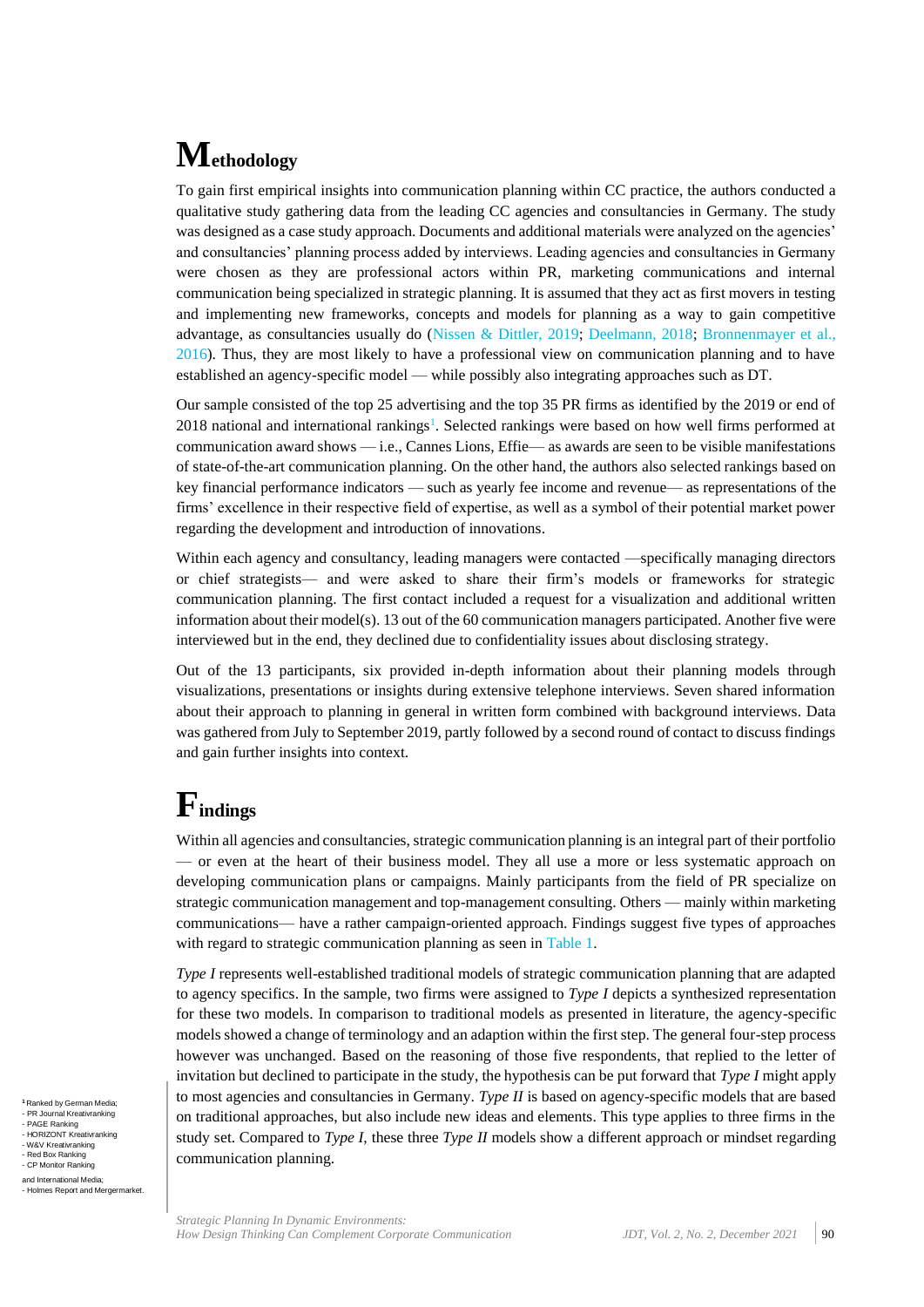| <b>Type of Model</b>     | <b>Phases of Communication Planning</b>                                       |                        |          |         |                 |                |            |         |
|--------------------------|-------------------------------------------------------------------------------|------------------------|----------|---------|-----------------|----------------|------------|---------|
| <b>Literature Review</b> | <b>Traditional Models of Communication Planning</b>                           |                        |          |         |                 |                |            |         |
|                          | <b>Situation Analysis</b>                                                     |                        |          |         | <i>Strategy</i> | Implementation | Assessment |         |
| Type I                   | <b>Situation Analysis</b>                                                     | <b>Target Analysis</b> | Planning |         |                 | Implementing   | Evaluating |         |
| Type II                  | Discover                                                                      |                        |          |         |                 | Design         | Deliver    | $- - -$ |
| Type III                 | Understand                                                                    | Immerse                | Condense | Clarify |                 | Design         | Live       |         |
| Type IV                  | Structured approach to communication planning, i.e., topical or emotion-based |                        |          |         |                 |                |            |         |
| Type V                   | Client-based individual approach, differing models unstandardized             |                        |          |         |                 |                |            |         |

<span id="page-6-0"></span>**Table 1:** *Communication planning models in corporate communication agencies and consultancies in Germany.*

As [Table 1](#page-6-0) shows, terminology as well as the grouping of the main steps of the planning process have evolved. While the terminology clearly refers to DT comprehension and vocabulary, the general idea of a three-step process of analyzing (discover), strategy (design) and implementing (deliver) remains mostly unchanged. *Type III* represents agency-specific models mainly based on DT that shows no or only little resemblance with traditional models which applies to two firms[. Table 1](#page-6-0) shows six exemplary steps of how these firms design their planning process. The terminology as well as the general approach is clearly derived from a DT mindset. For immersing, condensing and clarifying, *Type III* exponents use problem exploration workshops and other DT tools. Although the visualization in [Table 1](#page-6-0) unfolds in the present table grid of traditional planning, *Type III* planning processes are iterative and open-ended in nature. The fact that the assessment phase is no longer present as a final step of summative evaluation, but is rather considered as formative evaluation throughout different steps of the process, might support the classification in DT as well.

*Type IV* agencies use structured approaches to communication planning based on agency-specific positionings. Of the two firms belonging to this type, one uses an emotion-based approach strongly linked to branding, i.e., purpose-driven positionings. The other deploys a topical approach based on a PR perspective. Both make use of structured approaches relative to agency-specific process models or manuals, drawing strongly from the psychology discipline. *Type V* represents firms that use no standardized model, due to an individual approach to consulting. In this approach, strategies and strategic planning vary depending on clients, industry or product as well as the aim of a communication strategy. It is found in four firms that specialize in an integrated, holistic approach on CC as a strategic practice.

### **Proposing a Modular Approach to Communication Planning**

Based on these empirical insights, theory building on conventional models and tool sets of communication planning can be expanded. As the literature review and the typology of practices show, an agile model for communication planning could address the specifics of VUCA environments while at the same time enriching the literature on communication planning. Thus, this paper proposes a modular approach to agile CC planning.

Comparing the two *worlds* of traditional planning and DT processes, this paper so far has highlighted that conventional planning models are linear, sequential, closed and goal-oriented; whereas, DT is characterized by being stakeholder-centered, open-ended — unbiased— iterative and multi-sequential. When focusing on linearity, traditional models give clear guidance as they suggest a step-by-step approach. Still, this linear enactment lacks flexibility an element that is strongly needed in VUCA contexts.

To address this duality between guidance and flexibility, the authors propose a modular approach for communication planning. This new approach, encapsulated in a model as shown in [Figure 2,](#page-7-0) still refers to the general idea of strategic communication management and the need of traditional CC planning for analyzing, planning, implementing and evaluating. The mindset, however, is based on DT and includes the notion and enactment of agility.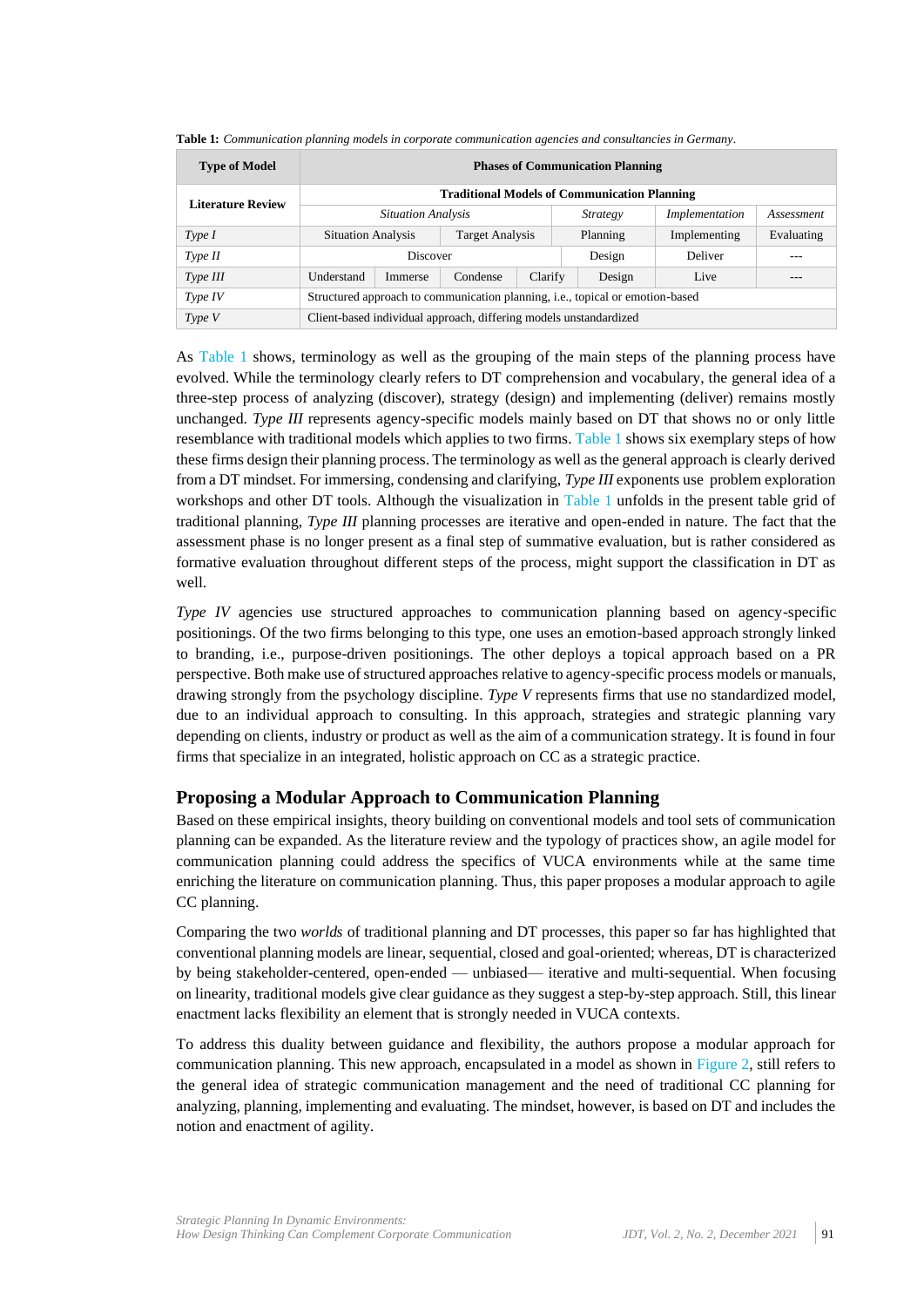

<span id="page-7-0"></span>**Figure 2:** *Agile Model of communication planning based on a modular approach.*

The Agile Model of CC planning consists of six modules that are linked and held together by a seventh module that acts like an inner node. These modules address the need to define, discover, ideate, refine, design and assess as described by the d.school and are an integral part of this CC planning process as well. The model does recommend, but not impose, a chronological order. Throughout the planning process, modules can be navigated according to aim, issue or progress of strategy or campaign development. As a link from traditional approaches, the model *assess* monitors and evaluates how well both corporate objectives and target group's needs have been reached during the planning process as well as at the end.

The module *prototyping and testing* is visualized as a node or hub connecting the six process modules, addressing the fact that user-centricity, regular testing and evaluating along with revising are main elements of a DT approach to communication planning. Prototyping and testing as a step is due diligence, accompanying every other module. For example, when having defined the problem space, the module *define* might lead to the core module *prototype and test* making it then purposeful to put user-centricity into practice by surveying stakeholders.

The first level of modular planning is the process layer, as described so far. While traditional models as well as the existing DT planning processes stop at that level, the Agile Model of CC planning is expanded by four more layers, which are suggested in [Carlgren et al.'s \(2016\)](#page-9-13) definition of DT. Our model draws from a combination of techniques, i.e., research methods, creativity techniques or prototyping tools. It includes additional means for practices like problem exploration, cooperation or interdisciplinary work and the general mindsets as addressed by empathy, human-centricity or openness throughout the whole process instead of the early stages. Lastly, it comprises principles such as being comfortable with ambiguity and complexity.

The above mentioned five layers represent a holistic view on a communication planning process that integrates new means of DT. Having merged thinking with doing, the proposed model develops a new concept for agile communication planning.

### **Limitations**

The advantages of a case study approach, based on qualitative content analysis and interviews, lie in its open and holistic manner of capturing social phenomena. The method offers the possibility to include the context and multiple perspectives to develop a more comprehensive understanding of previously littlestudied phenomena. Main limitations are the lack of generalizability and completeness of the results.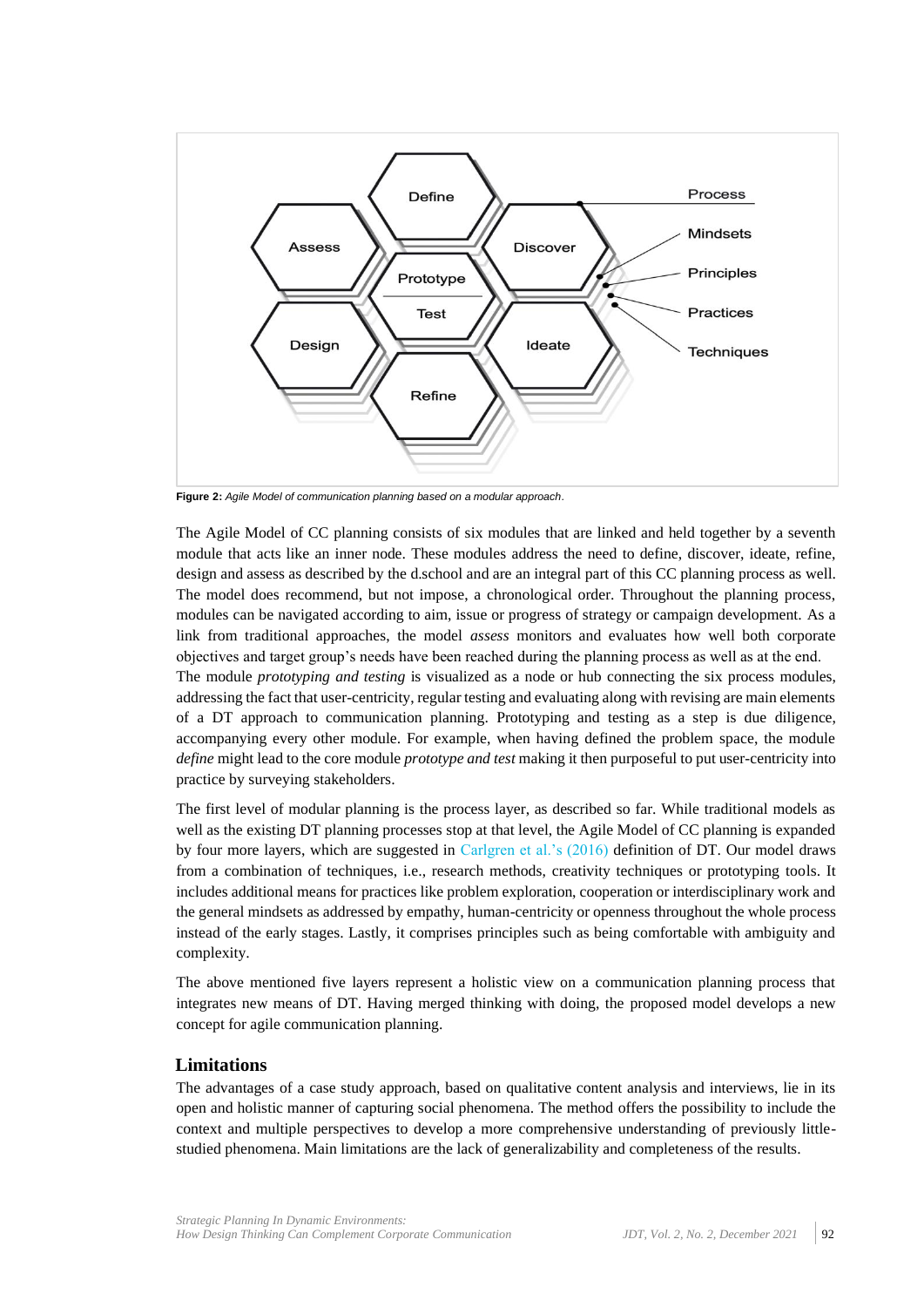Also, the decision to focus on the leading agencies and consultancies has had a direct impact on the findings and contribution of our study. The authors deliberately did not include firms or consultancies that are specialized in agile methods of planning as this was not the focus of our research question. The aim of the study was to gain insights in the status quo based on relevance and impact.

Thus, agencies and consultancies were selected based on revenue, top positions in industry rankings and whether they had been awarded industry prizes. This has also led to the selection and inclusion of mainly large players that have been part of the industry for several years up to decades now. Also, the hypothesis that agencies and consultancies are early adopters regarding new ways of thinking and being among the first to develop and implement innovative approaches led to the given focus. Further studies could both expand the circle of agencies and consultancies investigated or add companies to the sample.

As with any typology, our typology, too, reduces complexity. The five models compress the variety of approaches. They focus on some aspects while omitting others.

### **Discussion and Contribution**

Conventional models of communication planning are challenged by more recent approaches stemming from agile approaches. Communication management researchers like [Zerfass et al. \(2018\)](#page-11-0) have stressed how important agility is and will be for communication departments, regarding their organization as well as for communication planning. However, CC literature has yet to systematically address and research DT as a means for communication planning.

Our qualitative study led to the conclusion that characteristics and/or methods of agile planning and DT can be found in CC practice. To varying degrees, three of the five types found in German agencies and consultancies include at least some elements of a DT mindset. The least adaption can be found in traditional models that put strong emphasis on feedback loops throughout the process. The highest adaption is found in processes that use DT terminology, methods and tools.

Two questions arise and could give direction for further research: Firstly, a gap between theory and practice has been identified as practice seems to have evolved and adapted more rapidly to VUCA contexts than the current body of literature suggests. There is a strong need for additional conceptual papers as well as qualitative and quantitative empirical studies.

Secondly, communication agencies and consultancies may be even further along the road of integrating agile thinking in their planning processes than this study implies. Conventional types like *Type I & II* may iterate within phases and, thus, result in dynamical planning even if provided documents and interviews depict a rather linear, closed process of communication planning. DT may only partly be evident in structure and process descriptions and might also be applied subconsciously by communication managers. Therefore in future researches, it is also suggested that shadowing as a method be considered.

As a contribution to managerial practice, the proposed modular approach to communication planning could offer a more dynamic perspective within CC management. It contributes to practice by naming and systematizing the different layers of strategic planning. Based on DT, it might help communication managers to *bridge the gap between a company's need for reliable control of their processes and resource flows and an open and entrepreneurial approach* [\(Lindberg et al., 2011\)](#page-10-17) to communication planning.

### **References**

<span id="page-8-1"></span>Beckman, S. L. (2020). *To frame or reframe: Where might design thinking research go next?* California Management Review, Vol. 62(2), p. 144-162.

<span id="page-8-0"></span>Bennett, N., & Lemoine, G. J. (2014). *What a difference a word makes: Understanding threats to performance in a VUCA world*. Business Horizons, 57, p. 311-317.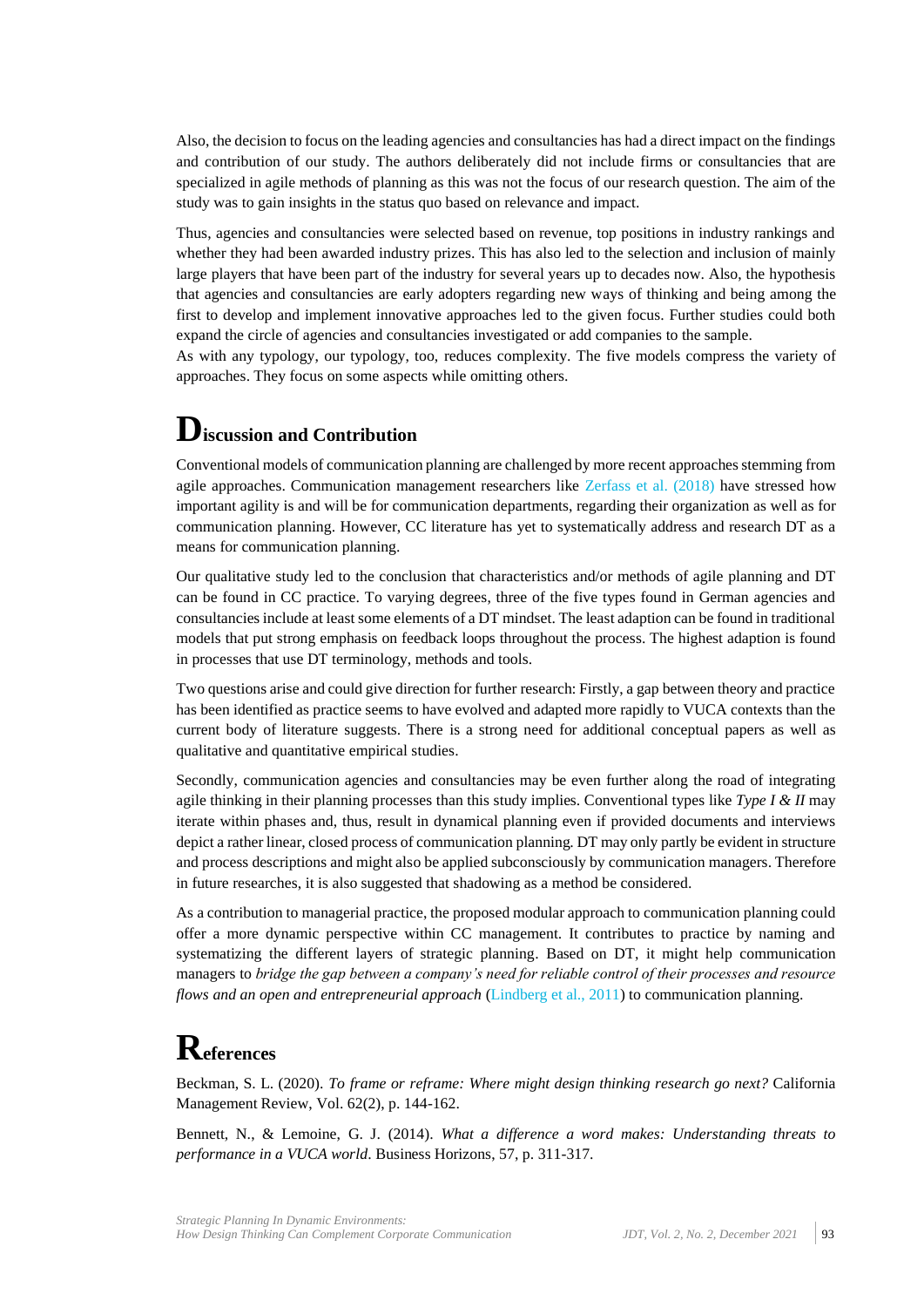<span id="page-9-3"></span>Berger, R. (2018). *Present-day corporate communication: A practice-oriented*. State-of-the-Art Guide, Springer Nature, Singapore.

<span id="page-9-12"></span>Bicen, P., & Gudigantala, N. (2019). *Designing the way forward: The role of design thinking in the era of digital ereativity*. Journal of Strategic Innovation and Sustainability, 14(5), p. 10-19.

<span id="page-9-18"></span>Bronnenmayer, M., Wirtz, B. W., & Göttel, V. (2016). *Success factors of management consulting*. Review of Managerial Science, 10, p. 1-34.

<span id="page-9-10"></span>Caemmerer, B. (2009). *The planning and implementation of integrated marketing communications*. Marketing Intelligence & Planning, 27(4), p. 524-538.

<span id="page-9-13"></span>Carlgren, L., Rauth, I., & Elmquist, M. (2016). *Framing design thinking: The concept in idea and enactment*. Journal for Creativity and Innovation Management, 25, p. 38-57.

<span id="page-9-6"></span>Carramenha, B. (2019). *Employee communications management: The role of planning and communication channels*. In Thornton, G. S., Mansi, V. R., Carramenha, B., & Cappellano, T. (Ed.s), Strategic employee communication: Building a culture of engagement. Palgrave Macmillan, London (UK), p. 181-190.

<span id="page-9-5"></span>Crifasi, S. (2000). *Everything's coming up rosie*. Public Relations Tactics, Public Relations Society of America, 7(9).

<span id="page-9-0"></span>Cornelissen, J. (2014). *Corporate communications*. A guide to theory and practice, Sage, London (UK).

<span id="page-9-16"></span>Cousins, B. (2018). *Design thinking: Organizational learning in VUCA environments*. Academy of Strategic Management Journal, 17 (2), p. 1-18.

<span id="page-9-1"></span>Cutlip, S. M., Center, A. H., & Broom, G. M. (2006). *Effective public relations*. Pearson/ Prentice Hall, Upper Saddle River, NJ.

<span id="page-9-9"></span>Cvetkov Čikošev, T. (2019). *Development and implementation of the integrated marketing communications concept*. Economic Analysis, 52(1), p. 36‐47.

<span id="page-9-17"></span>Deelmann, T. (2018). *Does digitization matter? Reflections on a possible transformation of the consulting business*. In Nissen, V. (Ed.), Digital transformation of the consulting industry extending the traditional delivery model. Springer International, Cham (Switzerland), p. 75-100.

<span id="page-9-15"></span>Doorley, S., Holcomb, S., Klebahn, P., Segovia, K., & Utley, J. (2018). *Design thinking bootleg*. Available at: https://dschool.stanford.edu/resources/design-thinking-bootleg

<span id="page-9-2"></span>FitzPatrick, L., & Valskov, K. (2014). *Internal communications*. A manual for practitioners, Kogan Page, London (UK).

<span id="page-9-11"></span>Fuchs, C., & Diamantopoulos, A. (2010). *Evaluating the effectiveness of brand-positioning strategies from a consumer perspective*. European Journal of Marketing, 44(11/12), p. 1763-1786.

<span id="page-9-8"></span>Gombeski, W. R. Jr., Taylor, J., Piccirilli, A., Cundiff, L., & Britt, J. (2007). *Effectively executing a comprehensive marketing communication strategy*. Health Marketing Quarterly, 24(3-4), p. 97-115.

<span id="page-9-7"></span>Guadaim, L. (2019). *Communication measurement as a key factor for organizational strategy success*. In Thornton, G. S., Mansi, V. R., Carramenha, B., & Cappellano, T. (Ed.s), Strategic employee communication: Building a culture of engagement. Palgrave Macmillan, London (UK), p. 225-236.

<span id="page-9-14"></span>Hassi, L., & Laakso, M. S. (2011). *Conceptions of design thinking in the management discourse*. In Roozenburg, N. F. M., Chen, L. L. & Stappers, P. J. (Ed.s), Diversity and unity: Proceedings of IASDR2011, the 4th World Conference on Design Research, 31st October-4th November, Delft, the Netherlands, p. 1-10.

<span id="page-9-4"></span>Hendrix, J. (1995). *Public relations cases*. 3rd Edition, Wadsworth, Belmont, CA.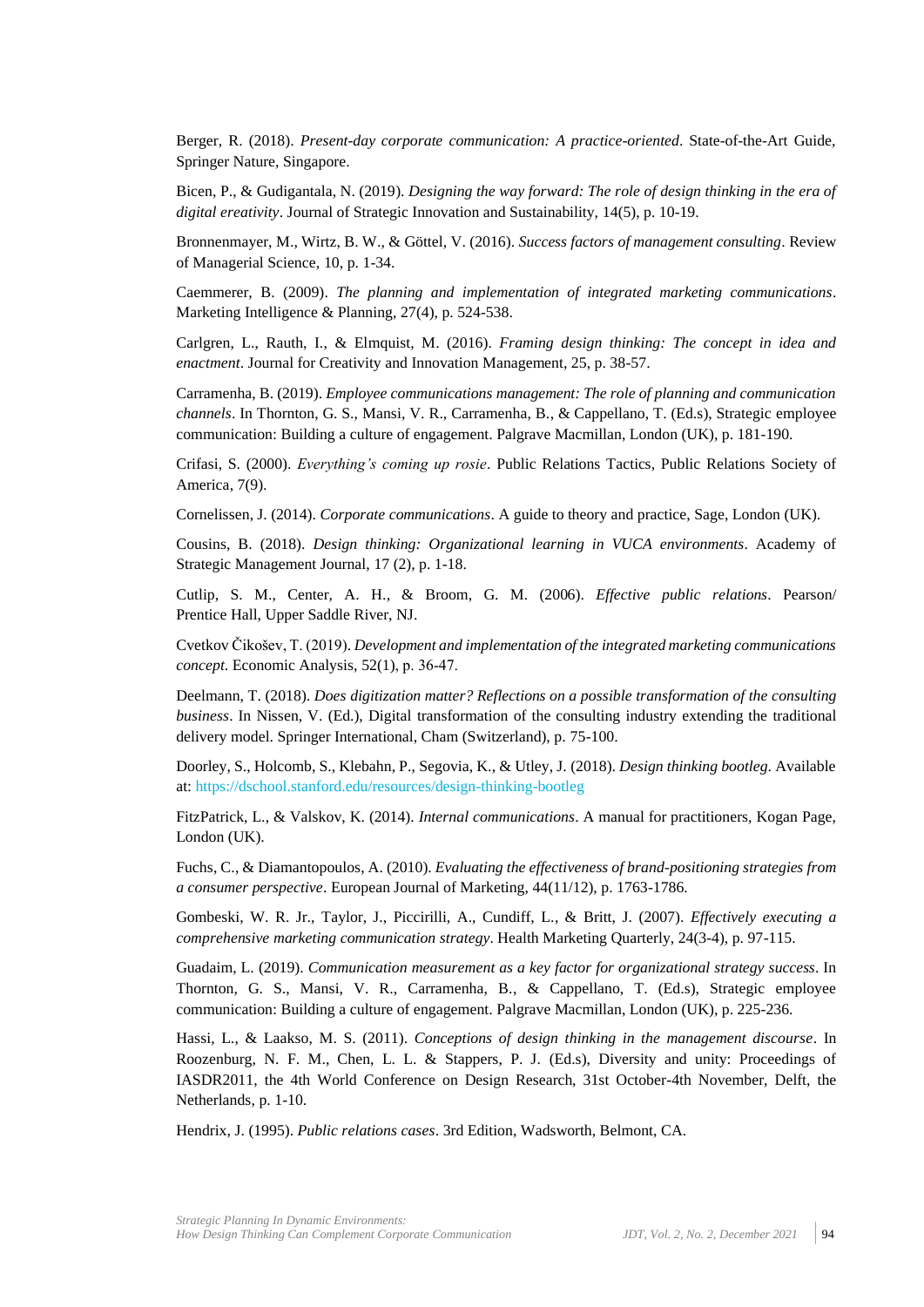<span id="page-10-5"></span>Hollaus, G. (2016). *Internal corporate communication in a VUCA environment*. In Mack, O., Khare, A., Kramer, A., & Burgartz, T. (Ed.s), Managing in a VUCA world. Springer International, Cham (Switzerland), p. 129-138.

<span id="page-10-0"></span>Holm, O. (2006). *Integrated marketing communication: from tactics to strategy*. Corporate Communications: An International Journal, 11, 1, p. 23-33.

<span id="page-10-13"></span>Johansson-Sköldberg, U., Woodilla, J., & Çetinkaya, M. (2013). *Design thinking: Past, present and possible futures*. Creativity and Innovation Management, 22(2), p. 121-146.

<span id="page-10-4"></span>Kendall, R. (1997). *Public relations campaign strategies: Planning for implementation*. 2nd Edition, Addison-Wesley, New York, NY.

<span id="page-10-1"></span>Kitchen, P.J., & De Pelsmacker, P. (2004). *Integrated marketing communications: A primer*. Routledge, New York, NY.

<span id="page-10-8"></span>Knight, E., Daymond, J., & Paroutis, S. (2020). *Design-led strategy: How to bring design thinking into the art of strategic management*. California Management Review, 62(2), p. 30-52.

<span id="page-10-6"></span>Leifer, L., & Meinel, C. (2018). *Introduction: Reflections on working together: Through and beyond design thinking*. In Plattner, H., Meinel, C., & Leifer, L. (Ed.s), Design thinking research: Making distinctions – collaboration versus cooperation. Springer Nature, Cham (Switzerland), p. 1-13.

<span id="page-10-10"></span>Liedtka, J. (2018). *Why design thinking works*. Harvard Business Review, September-October 2018, p. 72- 79.

<span id="page-10-7"></span>Liedtka, J. (2020). *Putting technology in its place: Design thinking's social technology at work*. California Management Review, 62(2), p. 53-83.

<span id="page-10-17"></span>Lindberg, T., Meinel, C., & Wagner, R. (2011). *Design thinking: A fruitful concept for IT development?* In Plattner, H., Meinel, C. & Leifer, L. (Ed.s), Design thinking: Understand – Improve – Apply. Springer, Berlin/Heidelberg (Germany), p. 3-18.

<span id="page-10-11"></span>Lindberg, T., Köppen, E., Rauth, I., & Meinel, C. (2012). *On the perception, adoption and implementation of design thinking in the IT industry*. In Plattner, H., Meinel, C. & Leifer, L. (Ed.s), Design thinking research: Studying co-creation in practice. Springer, Berlin/Heidelberg (Germany), p. 229-240.

<span id="page-10-3"></span>Marston, J. E. (1963). *The nature of public relations*. McGraw-Hill, New York, NY.

<span id="page-10-9"></span>Meinel, C., & Leifer, L. (2011). *Design thinking research.* In Plattner, H., Meinel, C. & Leifer, L. (Ed.s), Design thinking: Understand – Improve – Apply. Springer, Berlin/Heidelberg (Germany), p. xiii-xxi.

<span id="page-10-16"></span>Nissen, V., & Dittler J. (2019). *Measuring and managing the reputation of business consultancies*. In Nissen, V. (Ed.), Advances in consulting research. Recent Findings and Practical Cases, Springer Nature, Cham (Switzerland), p. 103-132.

<span id="page-10-14"></span>Overmyer, T., & Brock Carlson, E. (2019). *Literature review: Design thinking and place*. Journal of Business and Technical Communication, 33(4), p. 431-436.

<span id="page-10-12"></span>Plattner, H. (2016). *Preface*. In Plattner, H., Meinel, C. & Leifer, L. (Ed.s), Design thinking research: Making design thinking foundational. Springer International, Cham (Switzerland), p. v-vi.

<span id="page-10-15"></span>Robbins, P. (2018). *From design thinking to art thinking with an open innovation perspective— A case study of how art thinking rescued a cultural institution in dublin*. Journal of Open Innovation: Technology, Market and Complexity, 57(4), p. 1-18.

<span id="page-10-2"></span>Ruck, K. (2015). *Internal communication planning*. In Ruck, K. (Ed.), Exploring internal communication. Towards informed employee voice, Gower, Farnham (UK), p. 119-132.